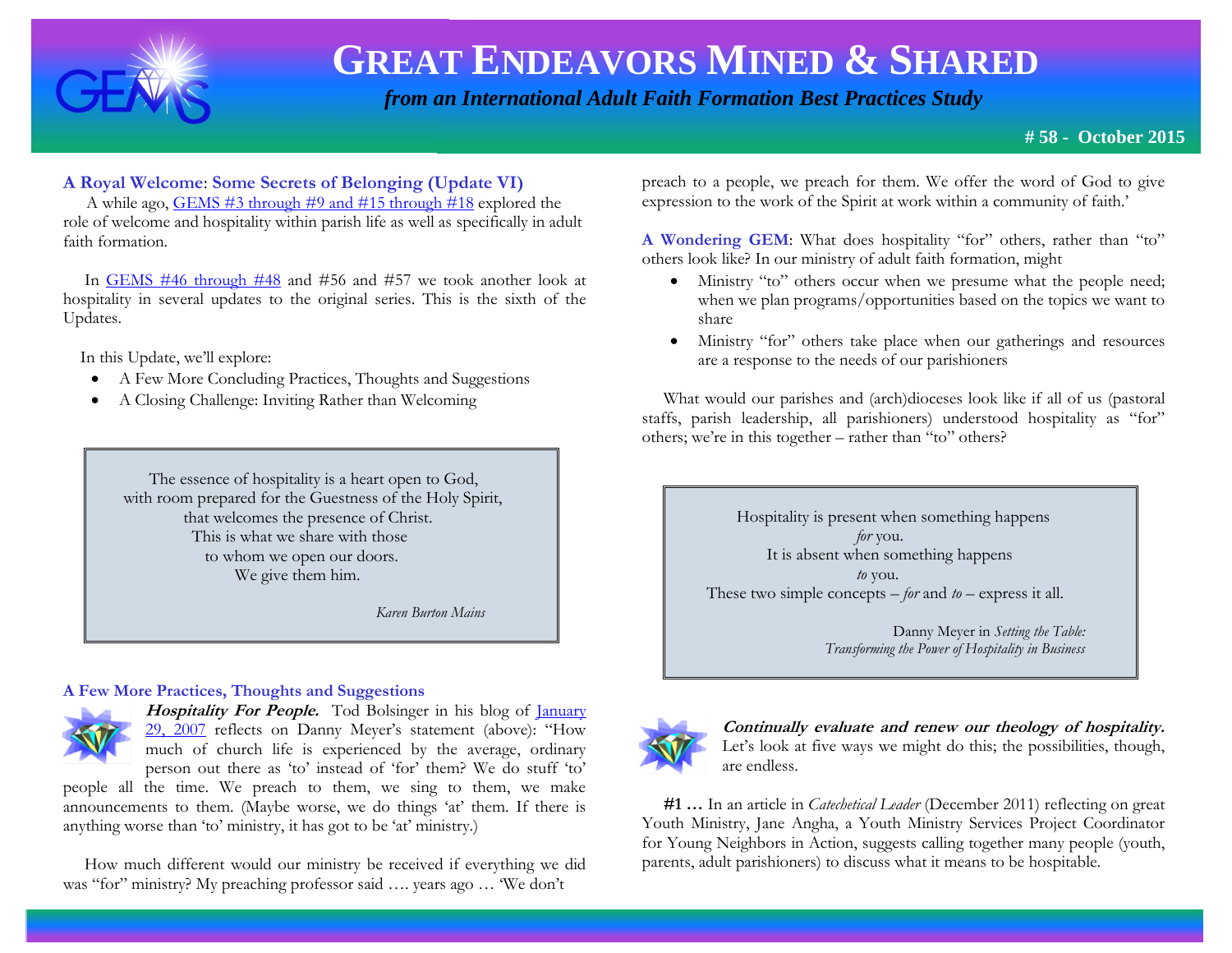Inviting them to take an inventory of how they're doing at being hospitable, Jane suggests the following questions. (They are, of course, geared toward youth ministry; they can be tweaked to focus on any specific group and/or everyone.)

- "What does it mean to be a welcoming person?
- How am I at being welcoming or hospitable at home, church, school, and in the community?
- What keeps me from being a welcoming person?
- How does it feel to be welcomed?
- Whom do I welcome, and how do I show it?
- What happens when we don't welcome others?
- What happens if we do welcome people?
- What do I need to do to become a more welcoming person?
- What are the unique ways we can welcome youth?
- What will it take to make every teen feel welcome in our school or parish?
- Who and what is needed to meet the needs?
- Prioritize the list.
- Assign jobs and roles.
- Create job descriptions.
- Invite the group to recruit some others to make things happen."

**#2 …** See with new eyes. As often as possible, ask newcomers what obstacles they faced when they first came to the parish. Ask someone who isn't a member of your parish to try to navigate for a weekend and give you feedback.

**#3 …** In the July 2013 Parish Newsletter from the [Parish Evaluation Project,](http://www.pepparish.org/) Tom Sweetser and the PEP Team suggest "Performing an audit might entail handing out blank cards at Mass and asking people to jot down one thing that would improve the positive image of the liturgy. Ask them 'If you were not a member but were walking past our church before Mass, would anything entice you to come in to take a look…"

 The liturgical ministers might pay attention to one another's presence and then compare notes about what would be more 'Francis-like.' …

 The parish staff might do its own 'Image Audit,' paying attention to how people are treated when they contact the office, whether emails and phone calls are returned in a timely manner, how volunteers are affirmed and

rewarded for their work, whether the interaction with lay leaders is as coworkers and not gofers, to what extent transparency is encouraged and fostered, along with clear and concise communication."

**#4 …** Integrating Hospitality into All Facets of Parish Life. Periodically – with various parish leadership groups - look at the various areas of parish life, with two columns next to each one:

- Current: take time to name ways that hospitality currently shows up in the setting/event
- Add: Explore ways to add elements of hospitality within these settings

 Some of the settings you might explore (and add all those that are applicable to your parish):

- Worship
- Faith formation programs and processes (for all ages)
- Music ministries
- Parish Pastoral Council and Commissions
- Staff meetings
- Small groups
- Parish service and outreach opportunities
- Newsletters and publications
- Website
- Social media

**#5 …** A resource that suggests a process to help parishes establish and continue growing as welcoming parish communities is *Company's Coming: A Spiritual Process for Creating More Welcoming Parishes* by Dr. Richard J. McCorry (iUniverse Books, 2008).



**How Compassionate Is Your Parish?** The ministries within your parish? Your adult faith formation processes and programs? The Greater Good Science Center has created a free, online quiz, [Compassionate Organizations Quiz,](http://greatergood.berkeley.edu/quizzes/take_quiz/11) to help your parish or ministry assess how compassionate it is.

 The quiz is based on more than 10 years of research on compassion and organizations. In addition to receiving your parish's compassion score, you'll also receive ideas for cultivating compassion in your parish and its ministries.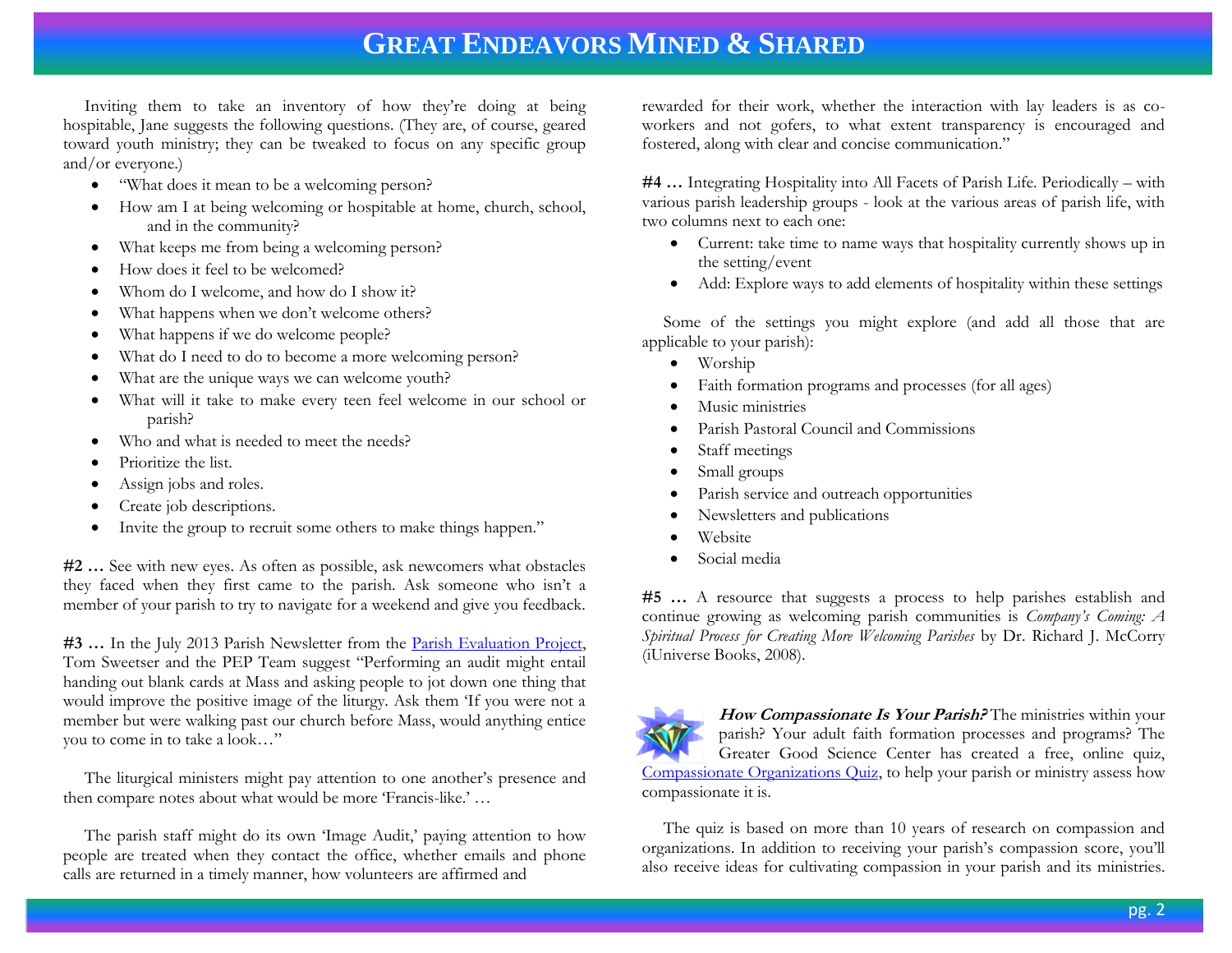After you take the quiz, you can compare your results with other organizations at **[Think Your Organization is Compassionate?](http://greatergood.berkeley.edu/article/item/think_your_organization_is_compassionate)** Check to see if churches rank number one – or two.

 You can also find the compassion score by age and by the size of organization.

Compassion is certainly a significant part of hospitality!



**One more reason for welcome and hospitality.** A study in the [December 2010 issue](http://www.asanet.org/press/Press_Release_Secret_Ingredient_in_Religion_That_Makes_People_Happier.cfm) of the *American Sociological Review* reveals religion's "secret ingredient" that makes people happier.

 In an [American Sociological Association: Press Release,](http://www.asanet.org/press/Press_Release_Secret_Ingredient_in_Religion_That_Makes_People_Happier.cfm) Chaeyoon Lim, an assistant professor of sociology at the University of Wisconsin-Madison, said: "Our study offers compelling evidence that it is the social aspects of religion rather than theology or spirituality that leads to life satisfaction. In particular, we find that friendships built in religious congregations are the secret ingredient in religion that makes people happier."

 The press release continues: "According to the study, 33 percent of people who attend religious services every week and have three to five close friends in their congregation report that they are 'extremely satisfied' with their lives.

 In comparison, only 19 percent of people who attend religious services weekly, but who have no close friends in their congregation report that they are extremely satisfied. On the other hand, 23 percent of people who attend religious services only several times a year, but who have three to five close friends in their congregation are extremely satisfied with their lives.

 'To me, the evidence substantiates that it is not really going to church and listening to sermons or praying that makes people happier, but making churchbased friends and building intimate social networks there,' Lim said.

 According to Lim, people like to feel that they belong. 'One of the important functions of religion is to give people a sense of belonging to a moral community based on religious faith,' he said. 'This community, however, could be abstract and remote unless one has an intimate circle of friends who share a similar identity. The friends in one's congregation thus

make the religious community real and tangible, and strengthen one's sense of belonging to the community.'"

#### **Some Wondering GEMS**

- When we have "super-charged" church friends, do we find it easier to grow in faith, in our Catholic identity, in discipleship?
- What can parishes do to facilitate and foster friendships, feelings of belonging for everyone?

#### **Inviting Rather than Welcoming**

We've spent many issues reflecting on welcoming; within our parishes and (arch)dioceses, we probably need to continue reflecting on it (and living it) until the end times.

 There are always new ways to look at things; new understandings, new perspectives, an altered emphasis, insight or comprehension which turns things around.

 Thus, we end with another approach. Above (#2 in some suggestions for continually renewing our theology of hospitality) there is a recommendation to "see with new eyes." Does the following approach – which is a little different from what we have explored thus far - offer us a challenge?

 Rob Moss, pastor at Lutheran Church of the Master, Lakewood, CO invites us to consider No Longer Being a [Welcoming Church.](http://daelcarev.wordpress.com/2013/03/12/we-will-no-longer-be-a-welcoming-church/?blogsub=confirming#blog_subscription-4)

 How is that even possible? Rob says: "we've decided to quit being a welcoming church. No kidding. We're giving it up. It won't be easy, but we're committed to it. We'll have to do it in stages, easing our folks into it step by step….like so many churches, we've sunk an amazing amount of time and energy into becoming a welcoming church. We changed worship styles, we trained greeters and ushers, we wore name tags, we percolated coffee, we went to workshops on hospitality, we put our friendliest people in the most prominent places on Sunday mornings. But we've realized we've been misplacing our emphasis. So we're no longer going to do it."

 Is that it? Not really, not at all. Rob goes on to say: "Here's what we're doing instead. We are becoming an Inviting Church. That's different. You see,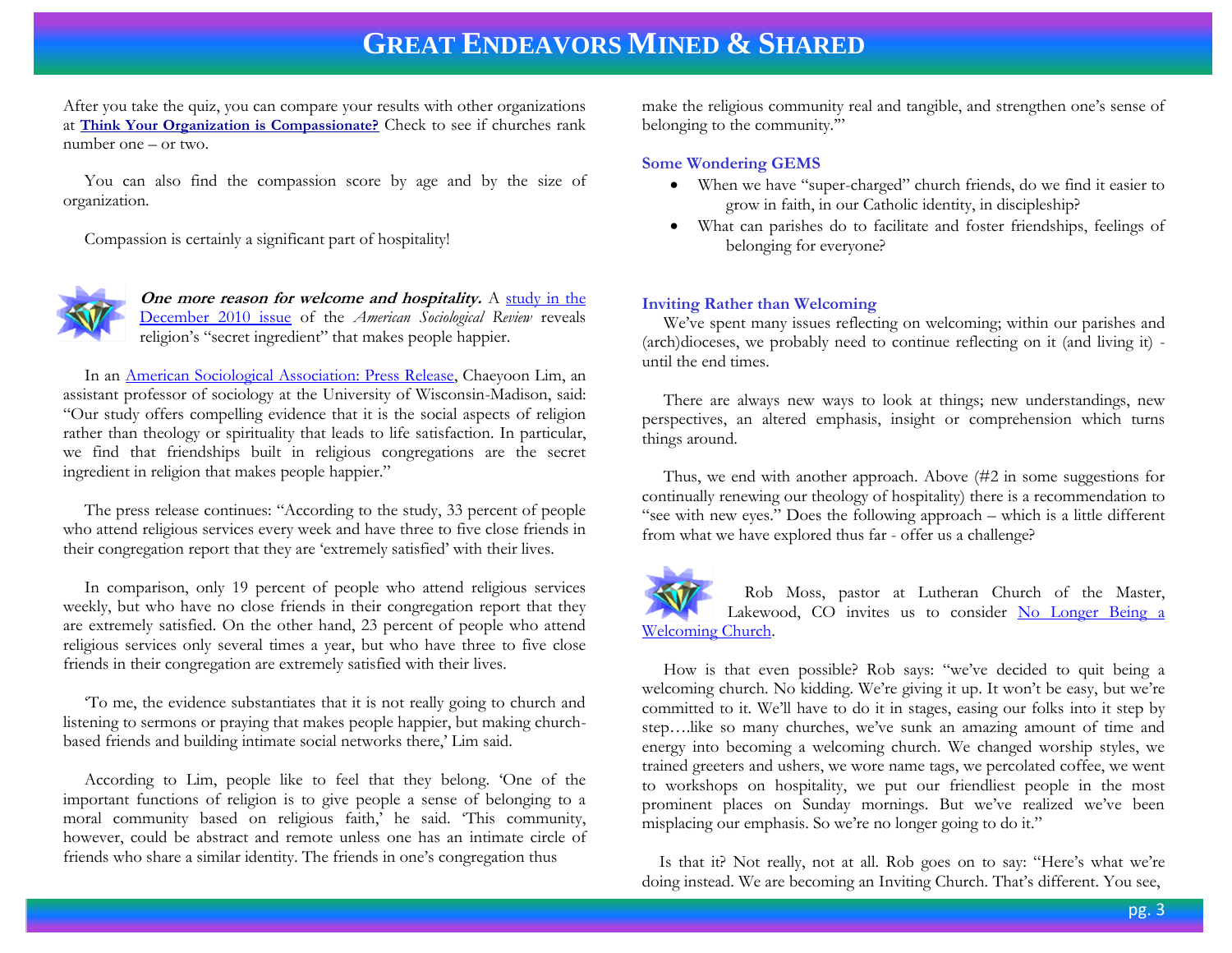'welcoming' from a missional perspective is passive. It denotes waiting for visitors and guests to drop by. When they do, we attempt to treat them very well and do everything possible to make them comfortable. …Welcoming is about us, not about them.

 'Inviting,' however, is different. That means we leave the comfort of our congregational home-court advantage. The main activity doesn't happen in our worship space when people drop in, but in the neighborhood when we go out. It isn't so much welcoming them into our place, but going out into their place and meeting them there. …

 This is not just another gimmick to get people into the church. The foundation of this isn't an attempt to bolster declining membership rolls and make a better parochial report to the bishop. No, it goes much deeper than that. It starts with who God has called us to be as church. It involves discovering our gifts and purpose. And it mandates joining God at work in the world."

> This isn't about getting the world into God's church; it's about getting the church into God's world.

> > *Rob Moss*

 As you read Rob's first article, [We Will No Longer be a Welcoming](http://daelcarev.wordpress.com/2013/03/12/we-will-no-longer-be-a-welcoming-church/?blogsub=confirming&blogsub=confirming#blog_subscription-4)  [Church,](http://daelcarev.wordpress.com/2013/03/12/we-will-no-longer-be-a-welcoming-church/?blogsub=confirming&blogsub=confirming#blog_subscription-4) you will also be able to connect to parts two, three and four which further explain their approach. Every word is worth reading!

As a quick summary for you, Rob explores:

- Motivating people to invite
- Taking on invitation in bite-size pieces
- Changing the inviting environment

 Some highlights from these articles (and their further amplifications) that you don't want to miss:

 "…people in our churches are living their faith in the broader community in amazing ways! Find those hidden gems … and highlight them."

- "We are asking people in our congregation what they love about it. We are videoing any number of people asking that question and will be using our social media sites, as well as other ways, to share the answers."
- "We ask people to consider one word or phrase that describes our church well. Then use that word to finish the phrase, 'my church is \_\_\_\_.' … do this in conversation with one person per week during the month. '*My church is struggling* with that very issue.' 'School violence? *My church is hosting* a forum about that next month.' 'That's a hard situation; I've found *my church is very supportive* in difficult times.'"
- "As our council talked through our 'Invitation Initiative,' it became clear to us that our environment was far from invitation-friendly. Some changes in our worship/fellowship space would be required if all those people being invited were to feel welcomed. Now I know this sounds like 'welcoming' instead of 'inviting.' And, in fact, that's partially true. Bear in mind, we weren't giving up on welcoming; we were just placing invitation as a significantly higher priority which would get our best energy and focus."

This importance of inviting is also being explored by Paulist [Evangelization Ministries.](http://www.pemdc.org/) On January 21, 2014 Fr. Frank DeSiano, CSP hosted a webinar on "Becoming an Inviting Parish." (The full webinar can be viewed [here.\)](http://eventcenter.commpartners.com/se/Meetings/Playback.aspx?meeting.id=617353) Fr. DeSiano answered several questions and offered many tips. A few of them included:

*Who to invite?* Everyone! – and especially:

- Young Adults: They have grown up with a very different sense of allegiance to institutions.
- Married Couples: They are looking for values to pass on to their children and are willing to do anything for their children.
- Seekers: People who are seeking tend to emerge with an age of information and internet.
- Baby Boomers: They are beginning to deal with many new things: empty-nesting, aging and physical limitations, as well as looking back at their lives.